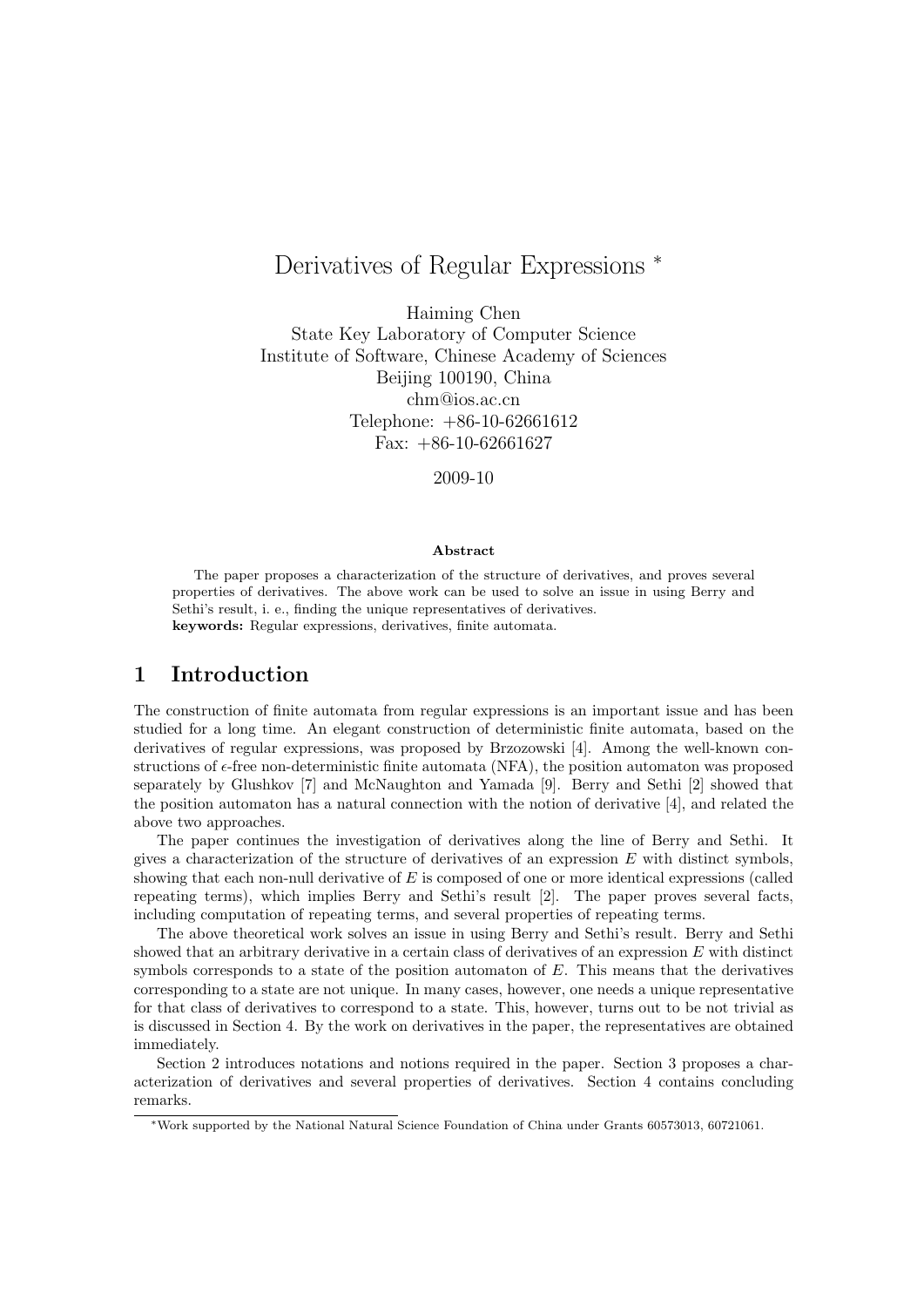# **2 Preliminaries**

We assume the reader to be familiar with basic regular language and automata theory, e.g., from [11], so that we introduce here only some notations and notions used later in the paper.

#### **2.1 Regular expressions and finite automata**

Let  $\Sigma$  be an alphabet of symbols. The set of all words over  $\Sigma$  is denoted by  $\Sigma^*$ . The empty word is denoted  $\varepsilon$ . A regular expression over  $\Sigma$  is  $\emptyset$ ,  $\varepsilon$  or  $a \in \Sigma$ , or is obtained from these by applying the following rules finitely many times: the union  $E_1 + E_2$ , the concatenation  $E_1E_2$ , and the star  $E_1^*$  for two regular expressions  $E_1$  and  $E_2$ . For a regular expression  $E$ , the language specified by *E* is denoted by  $L(E)$ . The number of symbol occurrences in *E*, or the alphabetic width of *E*, is denoted *∥E∥*. The symbols that occur in *E*, which is the smallest alphabet of *E*, is denoted by  $\Sigma$ *E*.

Two regular expressions  $E_1$  and  $E_2$  which reduce to the same expression using associativity, commutativity, and idempotence of + are called *similar* [4], which is denoted  $E_1 \sim_{aci} E_2$ .

We assume that the rules  $E + \emptyset = \emptyset + E = E$ ,  $E\emptyset = \emptyset E = \emptyset$ , and  $E\varepsilon = \varepsilon E = E$  ( $\emptyset \varepsilon$ -rules) hold in the paper.

For a regular expression  $E$  over  $\Sigma$ , we define the following functions:

$$
first(E) = \{a \mid aw \in L(E), a \in \Sigma, w \in \Sigma^*\}
$$
  

$$
last(E) = \{a \mid wa \in L(E), w \in \Sigma^*, a \in \Sigma\}
$$
  

$$
follow(E, a) = \{b \mid uabv \in L(E), u, v \in \Sigma^*, b \in \Sigma\}, \text{ for } a \in \Sigma
$$

One can easily write equivalent inductive definitions of the above functions on *E*, which is omitted here.

For a regular expression we can mark symbols with subscripts so that in the marked expression each marked symbol occurs only once. For example  $(a_1 + b_1)^* a_2 b_2 (a_3 + b_3)$  is a marking of the expression  $(a + b)^*ab(a + b)$ . A marking of an expression *E* is denoted by *E*. The same notation will also be used for dropping of subscripts from the marked symbols:  $\overline{\overline{E}} = E$ . We extend the notation for words and automata in the obvious way. It will be clear from the context whether *·* adds or drops subscripts.

In this way the subscribed symbols are called *positions* of the expression. In the literature, positions are usually defined as the subscripts. This definition of positions, however, has drawbacks because it separate subscripts from symbols. When both subscripts and related symbols are required, presentations are awkward. For example, the definitions in [8] for the *first, last*, and *follow* functions are actually not rigorous. On the other hand, rigorous definitions will be very tedious in this manner. Here we use symbols in  $\Sigma_{\overline{E}}$  as the positions, which makes related definitions concise, and is more flexible (subscripts can be same, as in the above example).

A finite automaton is a quintuple  $M = (Q, \Sigma, \delta, q_0, F)$ , where *Q* is a finite set of states,  $\Sigma$  is the alphabet,  $\delta \subseteq Q \times \Sigma \times Q$  is the transition mapping,  $q_0$  is the start state, and  $F \subseteq Q$  is the set of accepting states. Denote the language accepted by the automaton *M* by *L*(*M*).

Let  $\equiv\subseteq Q\times Q$  be an equivalence relation. For  $q\in Q$ ,  $[q]$  $\equiv$  denotes the equivalence class of *q* w.r.t.  $\equiv$  and  $Q/$ <sub>≡</sub> denotes the quotient set  $Q/$ <sub>≡</sub> = { $[q]$ <sub>≡</sub> |  $q \in Q$ }. We say that  $\equiv$  is right invariant w.r.t. M iff  $(1) \equiv \subseteq (Q - F)^2 \cup F^2$  and  $(2)$  for any  $p, q \in Q, a \in \Sigma$ , if  $p \equiv q$ , then  $\delta(p, a) / \equiv \delta(q, a) / \equiv \Sigma$ . If  $\equiv$  is right invariant, the quotient automaton  $M/\equiv$  is  $M/\equiv$   $(Q/\equiv, \Sigma, \delta_{\equiv}, [q_0]_{\equiv}, F/\equiv)$ , where  $\delta$ <sup> $\equiv$ </sup> = {( $[p]$ <sub> $\equiv$ </sub>, *a*,  $[q]$ <sub> $\equiv$ </sub>) | (*p, a, q*)  $\in$   $\delta$ }. One can prove that  $L(M/_{\equiv}) = L(M)$ .

#### **2.2 Derivatives**

Given a language *L* and a finite word *w*, the derivative (or left quotient set) of *L* w. r. t. *w* is  $w^{-1}(L) = \{u \mid wu \in L\}$ . It has  $L = wL(w^{-1}(L))$ .

Derivatives of regular expressions were introduced by Brzozowski [4].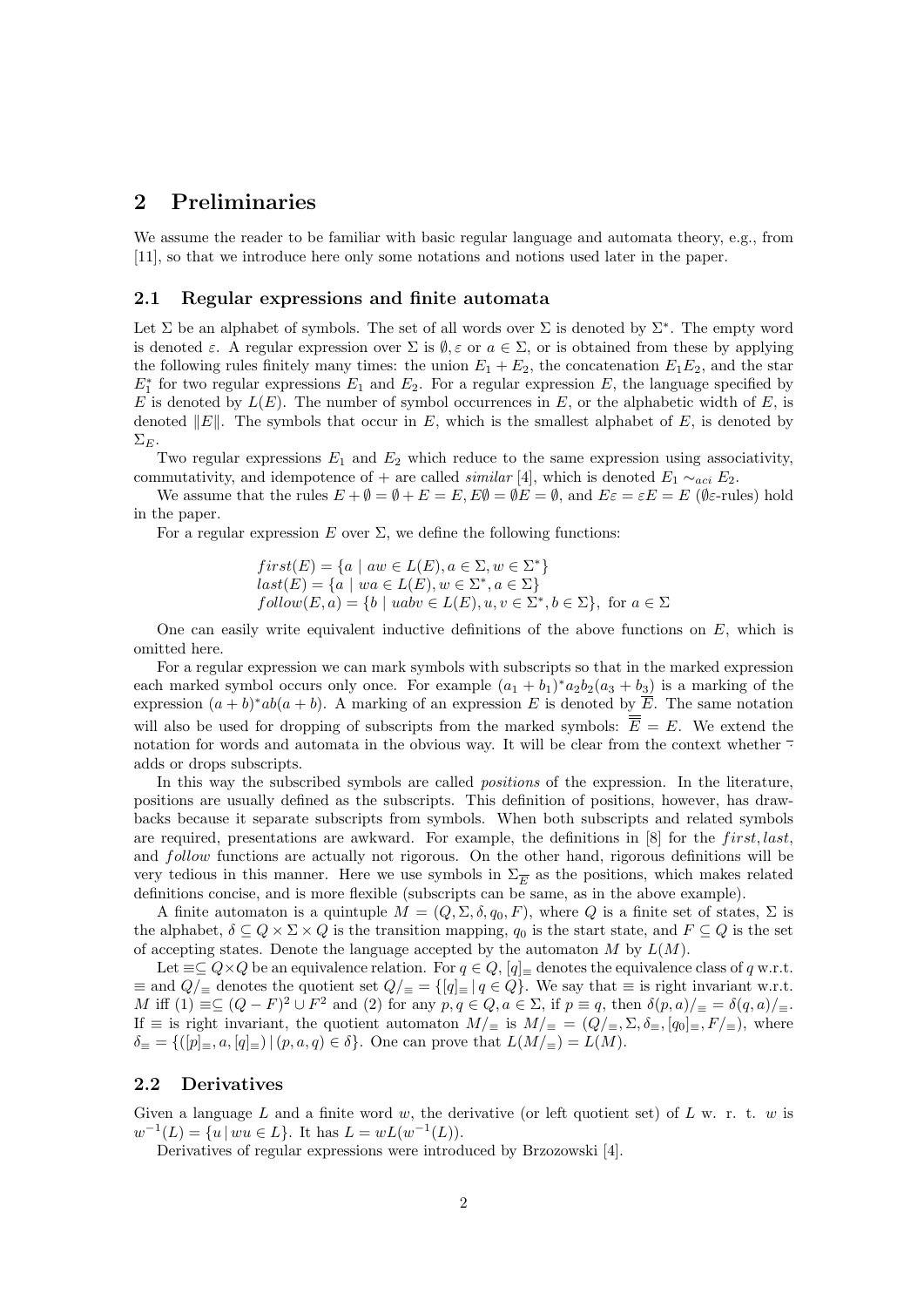**Definition 1** (Brzozowski [4]) *Given a regular expression*  $E$  *and a symbol a, the derivative*  $a^{-1}(E)$ *of E with respect to a is defined inductively as follows:*

$$
a^{-1}(\emptyset) = a^{-1}(\varepsilon) = \emptyset
$$
  
\n
$$
a^{-1}(b) = \begin{cases} \varepsilon, & \text{if } b = a \\ \emptyset, & \text{otherwise} \end{cases}
$$
  
\n
$$
a^{-1}(F+G) = a^{-1}(F) + a^{-1}(G)
$$
  
\n
$$
a^{-1}(FG) = \begin{cases} a^{-1}(F)G + a^{-1}(G), & \text{if } \varepsilon \in L(F) \\ a^{-1}(F)G, & \text{otherwise} \end{cases}
$$
  
\n
$$
a^{-1}(F^*) = a^{-1}(F)F^*
$$

Derivative with respective to a word is computed by  $\varepsilon^{-1}(E) = E$ ,  $(wa)^{-1}(E) = a^{-1}(w^{-1}(E))$ . It is known that  $L(w^{-1}(E)) = w^{-1}(L(E))$ . Brzozowski showed that an expression *E* has a finite number of dissimiliar derivatives [4], which were used as states to construct a deterministic finite automaton of *E*.

Partial derivatives were introduced by Antimirov [1].

**Definition 2** (Antimirov [1]) *Given a regular expression E and a symbol a, the set of partial derivatives*  $\partial_a(E)$  *of E with respect to a is defined as follows:* 

$$
\begin{array}{rcl}\n\partial_a(\emptyset) & = & \partial_a(\varepsilon) = \emptyset \\
\partial_a(b) & = & \begin{cases}\n\{\varepsilon\}, & \text{if } b = a \\
\emptyset, & \text{otherwise}\n\end{cases} \\
\partial_a(F+G) & = & \partial_a(F) \cup \partial_a(G) \\
\partial_a(FG) & = & \begin{cases}\n\partial_a(F)G \cup \partial_a(G), & \text{if } \varepsilon \in L(F) \\
\partial_a(F)G, & \text{otherwise}\n\end{cases} \\
\partial_a(F^*) & = & \partial_a(F)F^*\n\end{array}
$$

Partial derivative with respect to a word is computed by  $\partial_{\varepsilon}(E) = \{E\}$ ,  $\partial_{wa}(E) = \bigcup_{p \in \partial_w(E)} \partial_a(p)$ . The language denoted by  $\partial_w(E)$  is  $L(\partial_w(E)) = \bigcup_{p \in \partial_w(E)} L(p)^1$ .

It is proved in [1] that the cardinality of the set  $PD(E) = \bigcup_{w \in \Sigma^*} \partial_w(E)$  of all partial derivatives of a regular expression *E* is less than or equal to  $||E|| + 1$ .

#### **2.3 Position and equation automata**

The position automaton was introduced independently by Glushkov [7] and McNaughton and Yamada [9].

**Definition 3** *The position automaton of E is*

$$
M_{\text{pos}}(E) = (Q_{\text{pos}}, \Sigma, \delta_{\text{pos}}, q_E, F_{\text{pos}}),
$$

*where*

*1.*  $Q_{\text{pos}} = \Sigma_{\overline{E}} \cup \{q_E\}$ ,  $q_E$  *is a new state not in*  $\Sigma_{\overline{E}}$ 2.  $\delta_{\text{pos}}(q_E, a) = \{x \mid x \in \text{first}(E), \overline{x} = a\}$  for  $a \in \Sigma$ *3.*  $\delta_{\text{pos}}(x, a) = \{y \mid y \in follow(E, x), \overline{y} = a\}$  for  $x \in \Sigma_{\overline{E}}$  and  $a \in \Sigma$  $4. F_{\text{pos}} =$  $\int$  *last*( $\overline{E}$ )  $\cup$  { $q_E$ }, if  $\varepsilon \in L(E)$ , *last*(*E*)*,* otherwise

As shown by Glushkov [7], McNaughton and Yamada [9],  $L(M_{\text{pos}}(E)) = L(E)$ .  $M_{\text{pos}}(E)$  can be computed in quadratic time [3, 6, 10].

The equation automaton [1] is constructed by partial derivatives.

<sup>&</sup>lt;sup>1</sup>In the definition  $RF = \{ EF | E \in R \}$  for a set *R* of regular expressions and a regular expression *F*.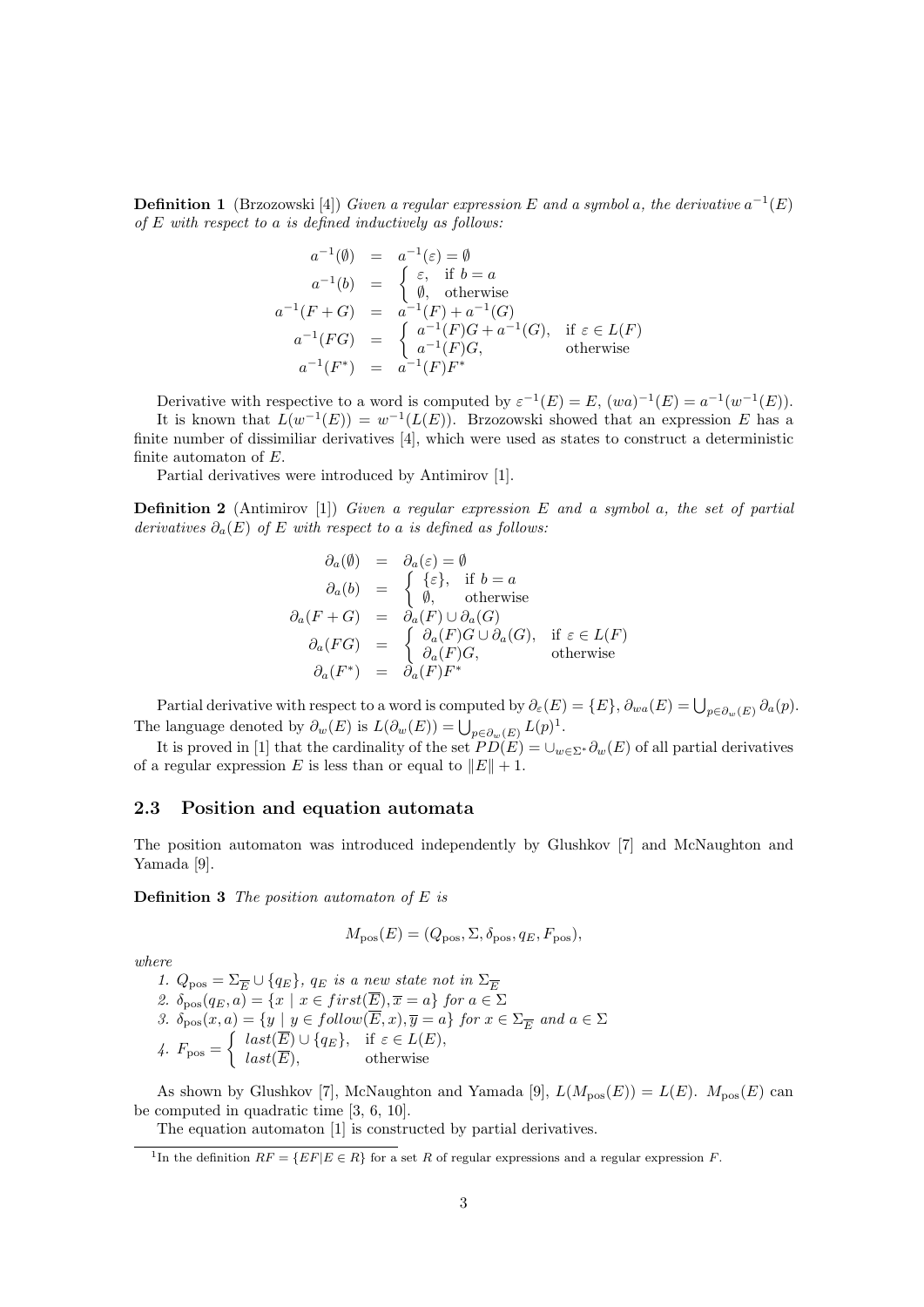**Definition 4** *The equation automaton of a regular expression E is*

$$
M_{\text{pd}}(E) = (PD(E), \Sigma, \delta_{\text{pd}}, E, \{q \in PD(E) \mid \varepsilon \in L(q)\}),
$$

*where*  $\delta_{\text{pd}}(q, a) = \partial_a(q)$ *, for any*  $q \in PD(E)$ *, a*  $\in \Sigma$ *.* 

It is proved [?] that  $M_{\text{pd}}(E)$  is a quotient of  $M_{\text{pos}}(E)$ .

### **3 Regular expressions with distinct symbols**

From Brzozowski [4] and Berry and Sethi [2] the following two facts are easily derived.

**Proposition 1** *Let all symbols in E be distinct. Given*  $x \in \Sigma_F$ , for all words *w*, *1. If*  $E = E_1 + E_2$ *, then* 

$$
(wx)^{-1}(E_1 + E_2) = \begin{cases} (wx)^{-1}(E_1) & \text{if } x \in \Sigma_{E_1}, w \in \Sigma_{E_1}^*\\ (wx)^{-1}(E_2) & \text{if } x \in \Sigma_{E_2}, w \in \Sigma_{E_2}^*\\ \emptyset & \text{otherwise} \end{cases}
$$
(1)

2. If  $E = E_1 E_2$ , then

$$
(wx)^{-1}(E_1E_2) = \begin{cases} (wx)^{-1}(E_1)E_2 & \text{if } x \in \Sigma_{E_1}, w \in \Sigma_{E_1}^*\\ (vx)^{-1}(E_2) & \text{if } w = uv, \varepsilon \in L(u^{-1}(E_1)), x \in \Sigma_{E_2},\\ u \in \Sigma_{E_1}^*, v \in \Sigma_{E_2}^*\\ \emptyset & \text{otherwise} \end{cases}
$$
(2)

*Proof.* 1. It is directly from Berry and Sethi [2].

2. From Berry and Sethi [2] it is already known

$$
(wx)^{-1}(E_1E_2) = \begin{cases} (wx)^{-1}(E_1)E_2 & \text{if } x \in \Sigma_{E_1}, w \in \Sigma_{E_1}^* \text{ (a)}\\ \Sigma_{w=uv,\varepsilon \in L(u^{-1}(E_1))}(vx)^{-1}(E_2) & \text{otherwise (b)} \end{cases}
$$

Let us consider (b) and set  $wx = a_1a_2...a_t$ . For a concrete sequence of  $a_1...a_t$ , a subterm  $(a_{r+1}\dots a_t)^{-1}(E_2)$  in (b) can exist only if  $a_1,\dots,a_r\in E_1$  and  $a_{r+1},\dots,a_t\in E_2$ . Since  $a_n,1\leq$  $n \leq t$  is either in  $E_1$  or in  $E_2$ , there is at most one such subterm in (b). If such condition is not satisfied, then  $(wx)^{-1}(E_1E_2) = \emptyset$ .

**Proposition 2** *Given*  $x \in \Sigma_E$ , for all words  $w$ ,  $(wx)^{-1}(E^*)$  is equivalent to a sum of subterms *chosen from the set*  $\{(vx)^{-1}(E)E^* \mid wx = uvx\}$ *.* 

*Proof.* It is directly from Brzozowski [4] or Berry and Sethi [2]. □

Berry and Sethi [2] proved that

**Proposition 3** (Berry and Sethi [2]) *Let all symbols in E be distinct. Given a fixed*  $x \in \Sigma_F$ ,  $(wx)^{-1}(E)$  *is either*  $\emptyset$  *or unique modulo*  $\sim_{aci}$  *for all words w*.

This is a very important property which was used to connect the class of non-null  $(wx)^{-1}(\overline{E})$ to the state *x* of  $M_{\text{pos}}(E)$  for an expression *E*.

We further investigate the structure of non-null  $(wx)^{-1}(E)$  here.

**Theorem 1** Let all symbols in E be distinct. Given a fixed  $x \in \Sigma_F$ , for all words w, each non-null  $(wx)^{-1}(E)$  *must be of one of the following forms: F or*  $F + \ldots + F$ *, where F is a non-null regular expression called the repeating term of*  $(wx)^{-1}(E)$  *which does not contain* + *at the top level.*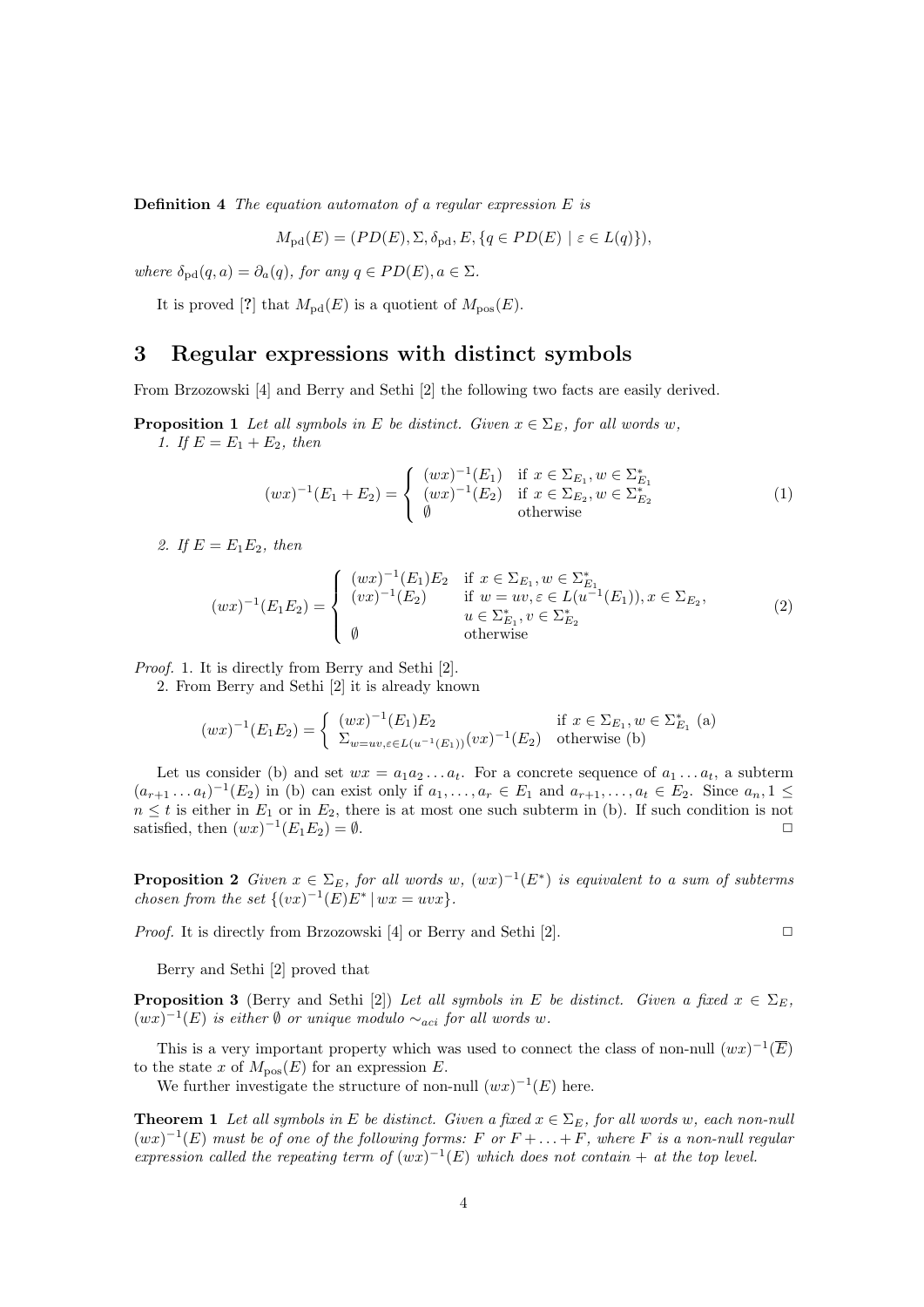*Proof.* We prove it by induction on the structure of *E*. If  $E = \emptyset$  or  $\varepsilon$ , then no symbol is in *E*, and no non-null derivative exists. Thus no repeating term exists. If  $E = a, a \in \Sigma_E$ , then the only symbol in *a* is *a*, and  $a^{-1}(a) = \varepsilon$ ,  $(wx)^{-1}(E) = \emptyset$  for  $w \neq \varepsilon$  or  $x \neq a$ . Thus  $\varepsilon$  is the repeating term of  $a^{-1}(a)$ , in which no + appears.

1.  $E = E_1 + E_2$ . By equation (1), a non-null  $(wx)^{-1}(E)$  is either  $(wx)^{-1}(E_1)$  or  $(wx)^{-1}(E_2)$ . Suppose the first, then  $(wx)^{-1}(E_1)$  is non-null, and the repeating term of  $(wx)^{-1}(E)$  is the same as  $(wx)^{-1}(E_1)$ . The inductive hypothesis applies to it, and no top-level + will be added. The same is for the second.

2.  $E = E_1 E_2$ . By equation (2), a non-null  $(wx)^{-1}(E)$  is either  $(wx)^{-1}(E_1)E_2$  or  $(vx)^{-1}(E_2)$  for some *v* such that  $w = uv$ . If  $(wx)^{-1}(E) = (wx)^{-1}(E_1)E_2$ , by the inductive hypothesis,  $(wx)^{-1}(E_1)$ is *F* or  $F + \ldots F$  where *F* does not contain  $+$  at the top level. Then  $FE_2$  is the repeating term of  $(wx)^{-1}(E)$ , which does not contain top-level +. If  $(wx)^{-1}(E) = (wx)^{-1}(E_2)$ , the proof is the same as in the above case 1.

3.  $E = E_1^*$ . From Proposition 2 it is known that  $(wx)^{-1}(E)$  is the sum of subterms of the form  $(vx)^{-1}(E_1)E_1^*$  where  $wx = uvx$ . From the inductive hypothesis, each non-null  $(vx)^{-1}(E_1)$ is *F* or  $F + \ldots + F$  where *F* does not contain + at the top level, so  $(vx)^{-1}(E_1)E_1^*$  is  $FE_1^*$  or  $FE_1^* + \ldots + FE_1^*$ . If  $(wx)^{-1}(E)$  is non-null, it is a sum of one or more  $FE_1^*$ , which does not  $\Box$   $\Box$   $\Box$ 

Therefore each  $(wx)^{-1}(E)$  is either  $\emptyset$  or a sum of one or more repeating terms of  $(wx)^{-1}(E)$ .

**Example 1** Let  $E = (a+b)(a^* + ba^* + b^*)^*$ , then  $E = (a_1 + b_2)(a_3^* + b_4a_5^* + b_6^*)^*,$  $a_1^{-1}(\overline{E}) = (a_3^* + b_4 a_5^* + b_6^*)^* = \tau_1$  $(a_1a_3)^{-1}(\overline{E}) = a_3^{-1}(\tau_1) = a_3^*\tau_1 = \tau_2,$  $(a_1a_3a_3)^{-1}(\overline{E}) = a_3^{-1}(\tau_2) = \tau_2 + \tau_2,$ *. . .*

*The repeating term for*  $(wa_1)^{-1}(\overline{E})$  *is*  $\tau_1$ *, the repeating term for*  $(wa_3)^{-1}(\overline{E})$  *is*  $\tau_2$ *.* 

Denote by  $rt_x(E)$  the repeating term of  $(wx)^{-1}(E)$ . From Theorem 1 we have

**Corollary 1** Let all symbols in E be distinct. If  $(wx)^{-1}(E)$  is non-null, then  $(wx)^{-1}(E) \sim_{aci}$  $rt_x(E)$ .

Corollary 1 is a more precise version of Berry and Sethi's result (i. e., Propostion 3), that is, Theorem 1 implies Berry and Sethi's result, but not vice versa.

Below we consider the question: For each  $x \in \Sigma_E$ , whether there is a non-null  $(wx)^{-1}(E)$ containing one  $rt_x(E)$ , that is,  $rt_x(E)$  is a derivative of E. The answer is positive. We show it by a construction, the first appearance.

Let all symbols in *E* be distinct. We associate symbols in  $\Sigma_E$  with an order. This is achieved by setting up a one-to-one function  $ind : \Sigma_E \to \{1, \ldots, ||E||\}$ :  $ind(x) = d$  if x is the dth occurrence of symbols from left to right in *E*. For  $x, y \in \Sigma_E$ , define  $x < y$  iff  $ind(x) < ind(y)$ . For any words  $w_1, w_2 \in \Sigma_E^*$ , define the graded lexicographical order by  $w_1 \prec w_2$  if either  $|w_1| \prec |w_2|$ , or  $|w_1| = |w_2|$  and the condition is satisfied: let  $w_1 = x_1 \dots x_n$ ,  $w_2 = x'_1 \dots x'_n$ , there exists an integer  $k, 1 \leq k \leq n$ , such that  $x_t = x'_t$  for  $t = 1, \ldots, k-1$ , and  $x_k < x'_k$ . A non-null  $(wx)^{-1}(E)$  is called the *first appearance* of derivative of *E* w.r.t. *x*, denoted  $F_x(E)$ , if for any other non-null  $(w_1x)^{-1}(E)$  it has  $w \prec w_1$ . From Berry and Sethi [2] a non-null  $(wx)^{-1}(E)$  exists for all  $x \in \Sigma_E$ , which ensures the existence of  $F_x(E)$ .

**Example 2** For  $E = (a+b)(a^*+ba^*+b^*)^*$ ,  $E = (a_1+b_2)(a_3^*+b_4a_5^*+b_6^*)^*$ . The first appearances *of derivatives w.r.t. symbols in*  $\overline{E}$ *, in which the symbols are underlined, are computed as follows.*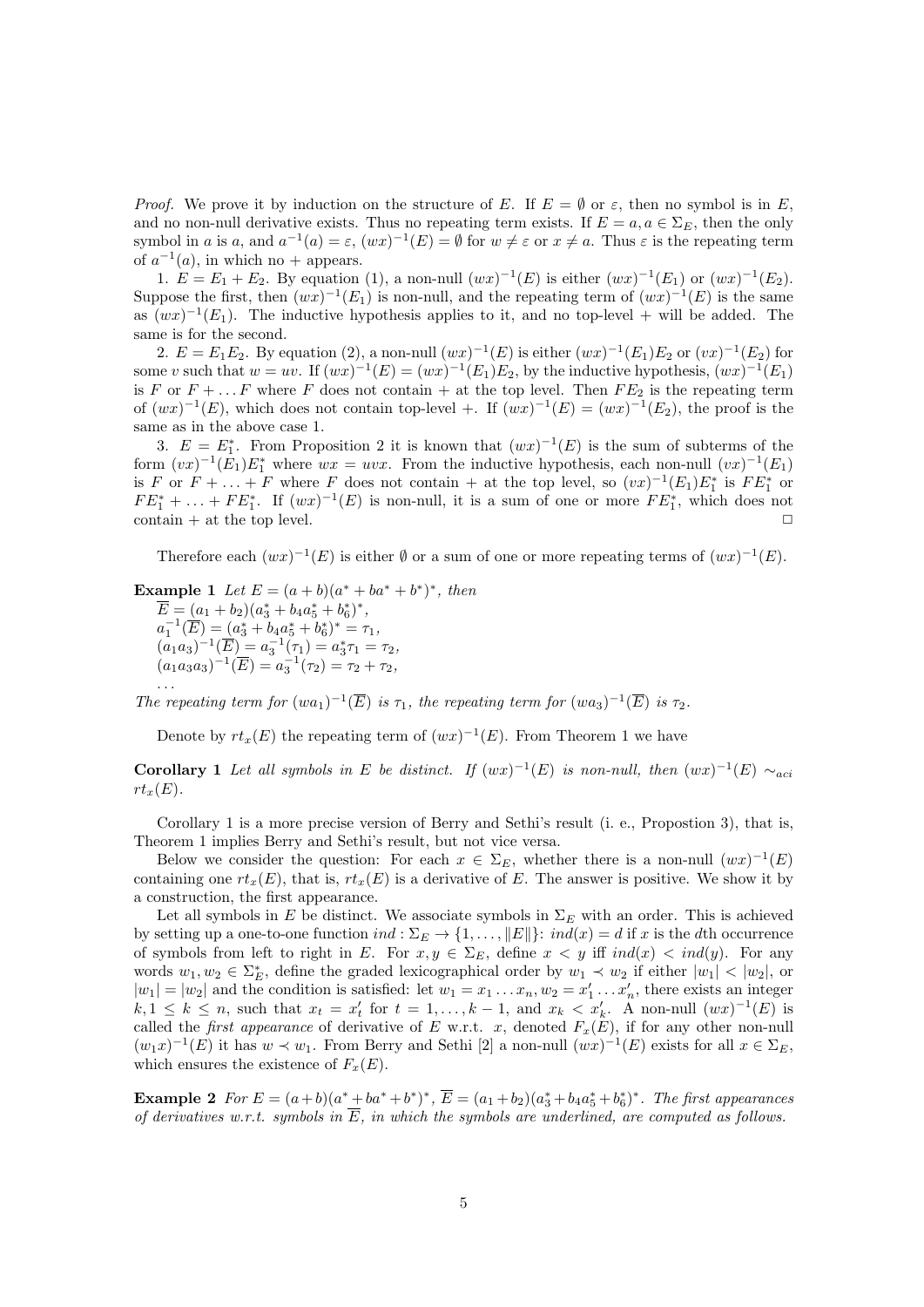| $a_1^{-1}(\overline{E}) = (a_3^* + b_4 a_5^* + b_6^*)^* = \tau_1,$                                                                      | $b_2^{-1}(\overline{E}) = (a_3^* + b_4 a_5^* + b_6^*)^* = \tau_1,$       |
|-----------------------------------------------------------------------------------------------------------------------------------------|--------------------------------------------------------------------------|
| $(a_1a_3)^{-1}(\overline{E}) = a_3^{-1}(\tau_1) = a_3^*\tau_1 = \tau_2,$                                                                | $(a_1b_4)^{-1}(\overline{E}) = b_4^{-1}(\tau_1) = a_5^*\tau_1 = \tau_3,$ |
| $(a_1b_6)^{-1}(\overline{E}) = b_6^{-1}(\tau_1) = b_6^*\tau_1 = \tau_4, \quad (b_2a_3)^{-1}(\overline{E}) = a_3^{-1}(\tau_1) = \tau_2,$ |                                                                          |
| $(b_2b_4)^{-1}(\overline{E}) = b_4^{-1}(\tau_1) = \tau_3,$                                                                              | $(b_2b_6)^{-1}(\overline{E}) = b_6^{-1}(\tau_1) = \tau_4,$               |
| $(a_1a_3a_3)^{-1}(\overline{E}) = a_3^{-1}(\tau_2) = \tau_2 + \tau_2,$                                                                  | $(a_1a_3b_4)^{-1}(\overline{E}) = b_4^{-1}(\tau_2) = \tau_3,$            |
| $(a_1a_3b_6)^{-1}(\overline{E}) = b_6^{-1}(\tau_2) = \tau_4,$                                                                           | $(a_1b_4a_3)^{-1}(\overline{E}) = a_3^{-1}(\tau_3) = \tau_2,$            |
| $(a_1b_4b_4)^{-1}(\overline{E}) = b_4^{-1}(\tau_3) = \tau_3,$                                                                           | $(a_1b_4a_5)^{-1}(\overline{E}) = a_5^{-1}(\tau_3) = \tau_3.$            |

From Example 2 we can see that no first appearance has duplicated repeating terms while other derivatives may have. Generally we have

**Proposition 4** *Let all symbols in E be distinct. Given a fixed*  $x \in \Sigma_F$ , the first appearance  $F_x(E)$ *consists of only one repeating term.*

*Proof.* We prove it by induction on the structure of *E*. The cases for  $E = \varepsilon, \emptyset, x, x \in \Sigma_E$  are obvious. Suppose *wx* is such that  $F_x(E)$  is  $(wx)^{-1}(E)$ .

1.  $E = E_1 + E_2$ . Consider equation (1). If  $(wx)^{-1}(E) = (wx)^{-1}(E_1)$ , we show that  $F_x(E_1)$  is  $(wx)^{-1}(E_1)$ . Otherwise there is a word  $w_1 \prec w$  such that  $(w_1x)^{-1}(E_1) \neq \emptyset$ . So  $(w_1x)^{-1}(E) \neq \emptyset$ , which is a contradiction. Therefore  $(wx)^{-1}(E_1)$  is the first appearance and the inductive hypothesis applies to it. The same is for  $(wx)^{-1}(E) = (wx)^{-1}(E_2)$ .

2.  $E = E_1 E_2$ . Consider equation (2). If  $(wx)^{-1}(E) = (wx)^{-1}(E_1)E_2$ , similarly as above we can prove that  $(wx)^{-1}(E_1)$  is the first appearance, and the inductive hypothesis applies to it. If  $(wx)^{-1}(E) = (v_1x)^{-1}(E_2)$  for some  $v_1$  such that  $wx = uv_1x$ , we show that this subterm is  $F_x(E_2)$ . Suppose the converse. Then there is a word  $v \prec v_1$  such that  $(vx)^{-1}(E_2) \neq \emptyset$ . So it is easy to see that  $(uvx)^{-1}(E) \neq \emptyset$ . But  $uvx \prec wx$ , which is a contradiction. Therefore  $(v_1x)^{-1}(E_2)$  is the first appearance and the inductive hypothesis applies to it.

3.  $E = E_1^*$ . From Proposition 2  $(wx)^{-1}(E)$  is the sum of subterms of the form  $(vx)^{-1}(E_1)E_1^*$ where  $wx = uvx$ . We show that when  $(wx)^{-1}(E)$  is  $F_x(E)$  the above becomes  $(wx)^{-1}(E)$  $(wx)^{-1}(E_1)E_1^*$ . Suppose  $(wx)^{-1}(E)$  contains another non-null subterm  $(vx)^{-1}(E_1)E_1^*, w = uv, w \neq$ *v*. Then  $(vx)^{-1}(E)$  is not  $\emptyset$  since it contains  $(vx)^{-1}(E_1)E_1^*$  as a summand. However  $v \prec w$ , which is a contradiction. Similarly we can prove that  $(wx)^{-1}(E_1)$  is  $F_x(E_1)$ , so the inductive hypothesis applies to it.  $\Box$ 

The choice of the order is not significant. Actually for different *ind*, the resulting  $F_x(E)$  is the same.

**Proposition 5** Let all symbols in E be distinct. Given any words  $w_1, w_2 \in \Sigma_E^*$  and  $x \in \Sigma_E$ , if  $|w_1| = |w_2|$  and  $(w_1x)^{-1}(E), (w_2x)^{-1}(E) \neq \emptyset$ , and there is no w, such that  $|w| < |w_1|$  and  $(wx)^{-1}(E) \neq \emptyset$ , then  $(w_1x)^{-1}(E) = (w_2x)^{-1}(E)$ .

*Proof.* We prove it by induction on the structure of *E*. If  $E = \emptyset$  or  $\varepsilon$ , no non-null derivative exists. If  $E = a$  for a symbol *a*, the only non-null derivative is  $a^{-1}(E)$ , in which case  $w_1 = w_2 = \varepsilon$  and  $x = a$ . So  $(w_1x)^{-1}(E) = (w_2x)^{-1}(E)$ .

1.  $E = E_1 + E_2$ . If  $x \in \Sigma_{E_1}$ , from equation (1), we have  $(w_1x)^{-1}(E) = (w_1x)^{-1}(E_1)$  and  $(w_2x)^{-1}(E)=(w_2x)^{-1}(E_1)$ . We can see that there is no w, such that  $|w|<|w_1|$  and  $(wx)^{-1}(E_1)\neq$ *Ø*. Otherwise  $(wx)^{-1}(E) = (wx)^{-1}(E_1) ≠ ∅$  which is a contradiction. So the inductive hypothesis applies to  $E_1$ . The proof is the same for  $x \in \Sigma_{E_2}$ .

2.  $E = E_1 E_2$ . If  $x \in \Sigma_{E_1}$ , from equation (2), we have  $(w_1 x)^{-1}(E) = (w_1 x)^{-1}(E_1)E_2$  and  $(w_2x)^{-1}(E) = (w_2x)^{-1}(E_1)E_2$ . Similar as in case 1 we can prove  $(w_1x)^{-1}(E_1) = (w_2x)^{-1}(E_1)$ . Thus  $(w_1x)^{-1}(E) = (w_2x)^{-1}(E)$ .

If  $x \in \Sigma_{E_2}$ , from equation (2), we have  $(w_1x)^{-1}(E) = (v_1x)^{-1}(E_2)$  and  $(w_2x)^{-1}(E) =$  $(v_2x)^{-1}(E_2)$  for some  $v_1, v_2$  such that  $w_1 = u_1v_1, w_2 = u_2v_2, \varepsilon \in L(u_1^{-1}(E_1)), \varepsilon \in L(u_2^{-1}(E_1)), u_1, u_2 \in L(u_1^{-1}(E_1))$  $\Sigma_{E_1}^*, v_1, v_2 \in \Sigma_{E_2}^*$ . We show  $|v_1| = |v_2|$ . Suppose the converse. Without losing generality suppose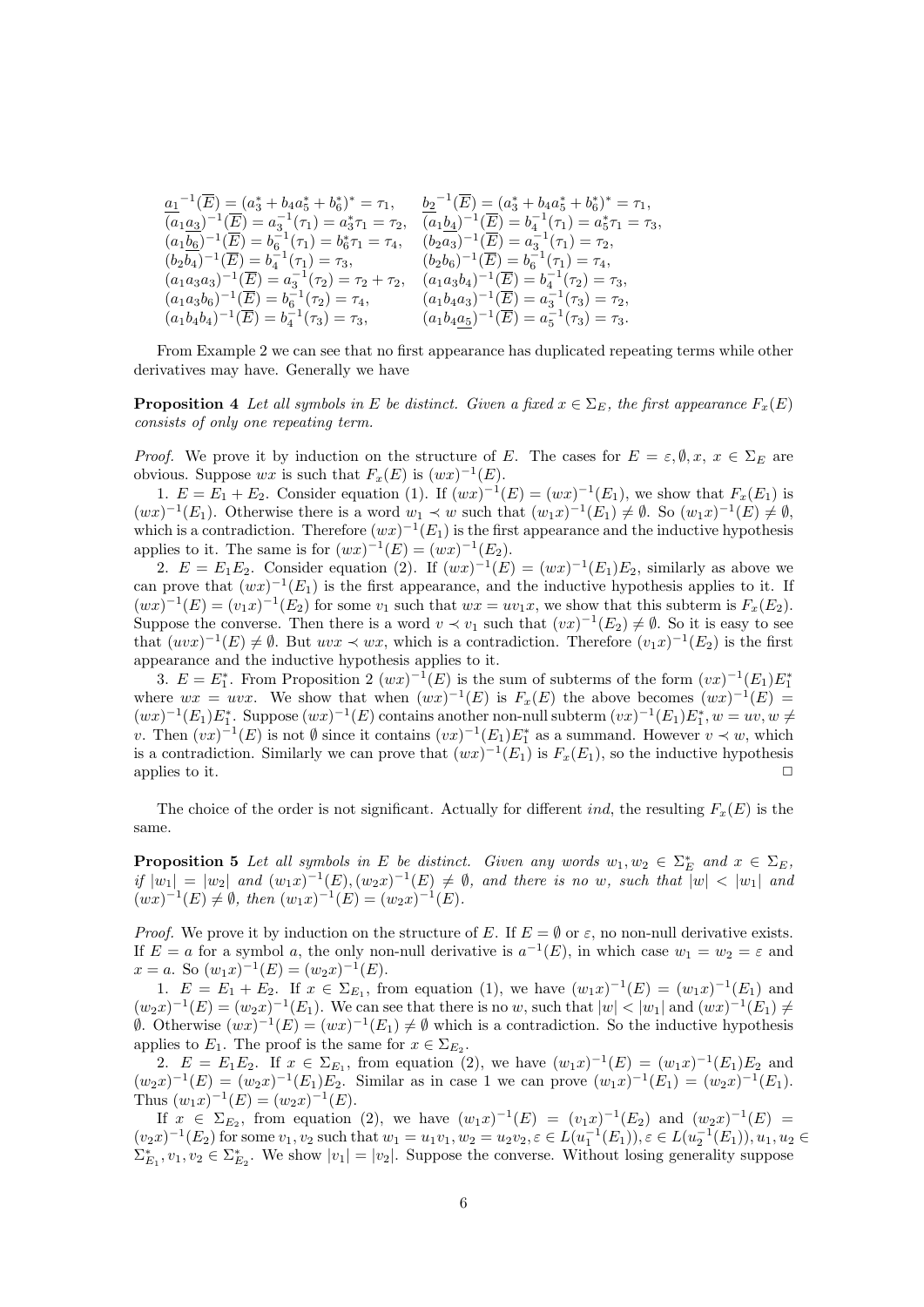$|v_1| < |v_2|$ . Notice  $|w_1| = |w_2|$ , then  $|u_1| > |u_2|$ . Since  $\varepsilon \in L(u_2^{-1}(E_1)), u_2 \in \Sigma_{E_1}^*, v_1 \in \Sigma_{E_2}^*$ , by equation (2)  $(u_2v_1x)^{-1}(E) = (u_2v_1x)^{-1}(E_2) \neq \emptyset$ . But  $|u_2v_1| < |w_1|$  which is a contradiction. So  $|v_1| = |v_2|$  and the inductive hypothesis applies to  $E_2$ .

3.  $E = E_1^*$ . Similar as the proof of case 3 in the proof of Proposition 4, we can prove  $(w_1x)^{-1}(E) = (w_1x)^{-1}(E_1)E_1^*$  and  $(w_2x)^{-1}(E) = (w_2x)^{-1}(E_1)E_1^*$ . Then by the inductive hypothesis  $(w_1x)^{-1}(E_1) = (w_2x)^{-1}(E_1)$ , thus  $(w_1x)^{-1}(E) = (w_2x)^{-1}(E)$ . <del></del>**□** 

In the above proposition it is easy to see that we have  $(w_1x)^{-1}(E) = (w_2x)^{-1}(E) = F_x(E)$ . Therefore  $F_x(E)$  is the same for varying *ind*.

Then

**Proposition 6** *Let all symbols in E be distinct. There exists a word*  $w \in \sum_{E}^{*}$  *for each*  $x \in \sum_{E}$ *, such that*  $(wx)^{-1}(E) = rt_x(E)$ .

*Proof.* The first appearance  $F_x(E)$  is one such  $(wx)^{-1}(E)$  satisfying  $F_x(E) = rt_x(E)$ .

Thus repeating terms are derivatives of *E*, and any non-null derivative of *E* is built from one of them. Next we present other properties for  $rt_r(E)$ .

**Proposition 7** *Let all symbols in E be distinct. For each*  $x \in \Sigma_E$ , *(1)*  $rt_x(E)$  *exists, and*  $rt_x(E) \neq \emptyset$ *.* 

*(2)*  $rt_x(E)$  *is unique.* 

*Proof.* (1) From Berry and Sethi [2] it is known that a non-null  $(wx)^{-1}(E)$  exists for each  $x \in \Sigma_E$ . Then from Theorem 1  $rt_x(E)$  exists and  $rt_x(E) \neq \emptyset$ .

(2) Suppose  $rt_x(E)$  is not unique. That is, for some  $x \in \Sigma_E$ , there are two repeating terms *F* and  $F_1$ , such that  $F \neq F_1$ . From Theorem 1 and Proposition 6 it implies  $F = F_1 + \ldots + F_1$  and  $F_1 = F + \ldots + F$ , which is a contradiction. Therefore  $rt_x(E)$  is unique.

If  $E = \emptyset$  or  $\varepsilon$ , no symbol is in *E*, so  $rt_x(E)$  is undefined. We let  $rt_x(\emptyset) = rt_x(\varepsilon) = \emptyset$  for any  $x \in \Sigma_E$  for the sake of completeness. Then

**Proposition 8** *Let all symbols in E be distinct. For each*  $x \in \Sigma_E$ ,  $rt_x(E)$  *can be computed inductively:*

$$
rt_x(\emptyset) = \emptyset
$$
  
\n
$$
rt_x(\varepsilon) = \emptyset
$$
  
\n
$$
rt_a(a) = \varepsilon
$$
  
\n
$$
rt_x(F+G) = \begin{cases} rt_x(F) & \text{if } x \in \Sigma_F \\ rt_x(G) & \text{if } x \in \Sigma_G \\ rt_x(G) & \text{if } x \in \Sigma_F \\ rt_x(G) & \text{if } x \in \Sigma_G \\ rt_x(G) & \text{if } x \in \Sigma_G \end{cases}
$$

*Proof.*  $rt_r(\emptyset)$  and  $rt_r(\varepsilon)$  is get directly.

The other cases can be get from the proof of Theorem 1.  $\Box$ 

**Example 3** For  $E = (a + b)(a^* + ba^* + b^*)^*$ ,  $E = (a_1 + b_2)(a_3^* + b_4a_5^* + b_6^*)^*$ .  $rt_{a_1}(E) = rt_{a_1}(a_1 + b_2)(a_3^* + b_4a_5^* + b_6^*)^* = rt_{a_1}(a_1)(a_3^* + b_4a_5^* + b_6^*)^* = \varepsilon(a_3^* + b_4a_5^* + b_6^*)^* =$  $(a_3^* + b_4 a_5^* + b_6^*)^* = \tau_1$ ,  $rt_{b_2}(E) = \varepsilon (a_3^* + b_4 a_5^* + b_6^*)^* = \tau_1,$  $rt_{a_3}(E) = rt_{a_3}(a_3^* + b_4 a_5^* + b_6^*)^* = rt_{a_3}(a_3^* + b_4 a_5^* + b_6^*)\tau_1 = rt_{a_3}(a_3^*)\tau_1 = rt_{a_3}(a_3)a_3^*\tau_1 = a_3^*\tau_1 = \tau_2,$  $rt_{b_4}(E) = rt_{b_4}(a_3^* + b_4a_5^* + b_6^*)^* = rt_{b_4}(b_4a_5^*)\tau_1 = a_5^*\tau_1 = \tau_3,$  $rt_{a_5}(E) = rt_{a_5}(a_3^* + b_4a_5^* + b_6^*)^* = rt_{a_5}(b_4a_5^*)\tau_1 = a_5^*\tau_1 = \tau_3$ , and  $rt_{b_6}(E) = rt_{b_6}(a_3^* + b_4a_5^* + b_6^*)^* = rt_{b_6}(b_6^*)\tau_1 = b_6^*\tau_1 = \tau_4.$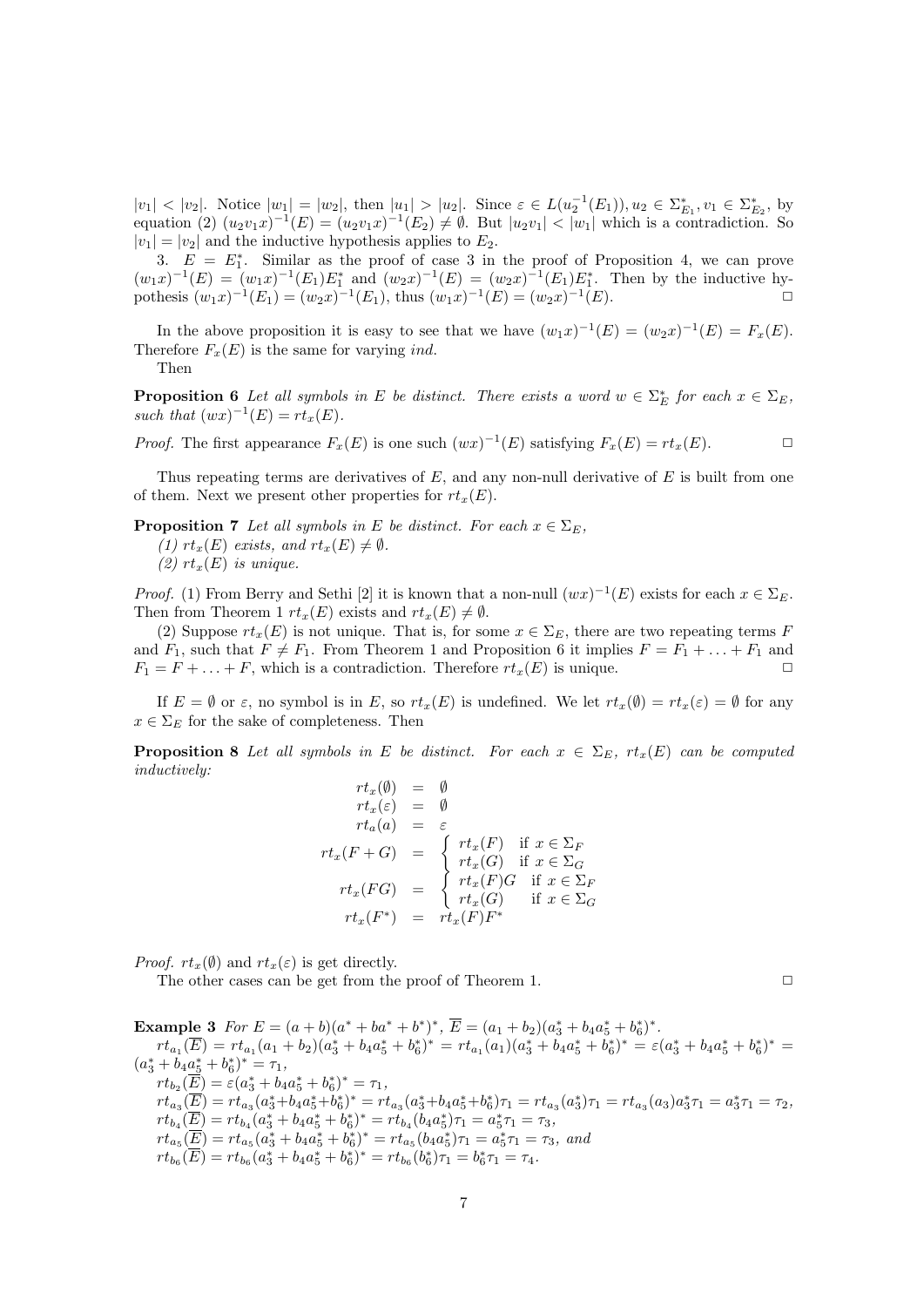Now we have two approaches to compute  $rt_x(E)$ , one is by computing  $F_x(E)$ , the other is by Proposition 8. Of course the result is the same, but usually computation by Proposition 8 is simpler.

The following lemma will be used in the proof of Proposition 9.

**Lemma 1** *Let all symbols in E be distinct.* If  $(wx)^{-1}(E) \sim_{aci} E$ , then  $rt_x(E) = E$ .

*Proof.* We prove by induction on the structure of *E*. If  $E = \emptyset$ , then  $(wx)^{-1}(E) = \emptyset$ . By Proposition 8,  $rt_x(E) = \emptyset$ . So  $rt_x(E) = E$ . If  $E = \varepsilon$ , then  $(wx)^{-1}(E) = \emptyset$ ,  $(wx^{-1}(E) \not\sim_{aci} E$ . If  $E = a$ , then  $a^{-1}(E) = \varepsilon$ ,  $(wx)^{-1}(E) = \emptyset$  for  $w \neq \varepsilon$  or  $x \neq a$ . So  $(wx)^{-1}(E) \not\sim_{aci} E$ .

Induction. 1. *E* = *F*+*G*. If *F* =  $\emptyset$ , then  $(wx)^{-1}(E) = (wx)^{-1}(G)$ . From  $(wx)^{-1}(E) \sim_{aci} E$ , we have  $(wx)^{-1}(G) \sim_{aci} G$ . By the inductive hypothesis  $rt_x(G) = G$ , thus  $rt_x(E) = rt_x(G) = G = E$ . Similarly, if  $G = \emptyset$ , we have  $rt_x(E) = E$ .

If  $F, G \neq \emptyset$ , then  $(wx)^{-1}(E) \sim_{aci} E \neq \emptyset$ . By equation  $(1), (wx)^{-1}(E)$  is either  $(wx)^{-1}(F)$ or  $(wx)^{-1}(G)$ . If  $(wx)^{-1}(E) = (wx)^{-1}(F)$ , then  $(wx)^{-1}(F) \sim_{aci} F + G$ . Since  $(wx)^{-1}(F)$  does not contain symbols in *G*, we have  $G = \emptyset$ , which is a contradiction. Similarly, if  $(wx)^{-1}(E) =$  $(wx)^{-1}(G)$ , we also have a contradiction.

2.  $E = FG$ . If  $F = \emptyset$  or  $G = \emptyset$ , then  $E = \emptyset$ ,  $rt_x(E) = E$ . Otherwise  $F, G \neq \emptyset$ , then since  $(wx)^{-1}(E) \sim_{aci} E \neq \emptyset$ , by equation (2)  $wx^{-1}(E)$  is either  $(wx)^{-1}(F)G$  or  $(vx)^{-1}(G)$  for some v such that  $w = uv$ . If  $wx^{-1}(E) = (wx)^{-1}(F)G$ , then  $(wx)^{-1}(F)G \sim_{aci} FG$ . So  $(wx)^{-1}(F) \sim_{aci} F$ . By the inductive hypothesis, we have  $rt_x(F) = F$ . By equation (2)  $wx^{-1}(E) = (wx)^{-1}(F)G$ implies  $x \in \Sigma_F$ . Hence, from Proposition 8,  $rt_x(E) = rt_x(F)G = FG$ . If  $wx^{-1}(E) = (vx)^{-1}(G)$ , then  $(vx)^{-1}(G) \sim_{aci} FG$ . Since  $(vx)^{-1}(G)$  does not contain symbols in *F*, we have  $F = \varepsilon$ . Then  $(vx)^{-1}(G) \sim_{aci} G$ . By the inductive hypothesis, we have  $rt_x(G) = G$ . By equation (2)  $wx^{-1}(E) = (vx)^{-1}(G)$  implies  $x \in \Sigma_G$ . Hence, from Proposition 8,  $rt_x(E) = rt_x(G) = G = E$ .

3.  $E = F^*$ . If  $E = \emptyset$ , then  $rt_x(E) = E$ . Otherwise  $E \neq \emptyset$ , then  $(wx)^{-1}(E) \neq \emptyset$ . From Proposition 8 we have  $rt_x(E) = rt_x(F)F^*$ . Thus  $(wx)^{-1}(E)$  is a sum of one or more  $rt_x(F)F^*$ . Since  $(wx)^{-1}(E) \sim_{aci} F^*$ , we have  $rt_x(F) = \varepsilon$ . Hence  $rt_x(E) = rt_x(F)F^* = F^* = E$ .

**Proposition 9** Let all symbols in E be distinct. If there are non-null  $(w_1x_1)^{-1}(E)$  and  $(w_2x_2)^{-1}(E)$ , *such that*  $(w_1x_1)^{-1}(E) \sim_{aci} (w_2x_2)^{-1}(E)$ , then  $rt_{x_1}(E) = rt_{x_2}(E)$ , and vice versa.

*Proof.* ( $\Rightarrow$ ) We prove it by induction on the structure of *E*. The cases for  $E = \varepsilon, \emptyset, x, x \in \Sigma_E$  are obvious.

1.  $E = F + G$ . From equation (1), the non-null  $(w_1x_1)^{-1}(E)$  is either  $(w_1x_1)^{-1}(F)$  or  $(w_1x_1)^{-1}(G)$ . Likewise, the non-null  $(w_2x_2)^{-1}(E)$  is either  $(w_2x_2)^{-1}(F)$  or  $(w_2x_2)^{-1}(G)$ .

If  $(w_1x_1)^{-1}(E) = (w_1x_1)^{-1}(F), (w_2x_2)^{-1}(E) = (w_2x_2)^{-1}(F)$  (a), then  $(w_1x_1)^{-1}(F) \sim_{aci} (w_2x_2)^{-1}(F)$ . By the inductive hypothesis, we have  $rt_{x_1}(F) = rt_{x_2}(F)$ . In addition, (a) implies  $x_1, x_2 \in \Sigma_F$ . Then from Proposition 8,  $rt_{x_1}(E) = rt_{x_1}(F)$ , and  $rt_{x_2}(E)$  $rt_{x_2}(F)$ . Hence  $rt_{x_1}(E) = rt_{x_2}(E)$ .

If  $w_1x_1)^{-1}(E) = (w_1x_1)^{-1}(F), (w_2x_2)^{-1}(E) = (w_2x_2)^{-1}(G)$  (b), then  $(w_1x_1)^{-1}(F) \sim_{aci} (w_2x_2)^{-1}(G)$ . Since symbols in *F* and *G* are distinct, we have  $(w_1x_1)^{-1}(F)$ 

 $(w_2x_2)^{-1}(G) = \varepsilon$ . Then from Theorem 1 we have  $rt_{x_1}(F) = rt_{x_2}(G) = \varepsilon$ . In addition, (b) implies  $x_1 \in \Sigma_F$  and  $x_2 \in \Sigma_G$ . Hence from Proposition 8,  $rt_{x_1}(E) = rt_{x_1}(F) = rt_{x_2}(G) = rt_{x_2}(E)$ . Proofs for the remaining two cases are similar to the above cases.

2.  $E = FG$ . From equation (2), the non-null  $(w_1x_1)^{-1}(E)$  is either  $(w_1x_1)^{-1}(F)G$  or  $(v_1x_1)^{-1}(G)$  for some  $v_1$  such that  $w_1 = u_1v_1$ . Likewise, the non-null  $(w_2x_2)^{-1}(E)$  is either  $(w_2x_2)^{-1}(F)G$  or  $(v_2x_2)^{-1}(G)$ .

If  $(w_1x_1)^{-1}(E) = (w_1x_1)^{-1}(F)G$ ,  $(w_2x_2)^{-1}(E) = (w_2x_2)^{-1}(F)G$  (a),

then  $(w_1x_1)^{-1}(F)G \sim_{aci} (w_2x_2)^{-1}(F)G$ , which implies  $(w_1x_1)^{-1}(F) \sim_{aci} (w_2x_2)^{-1}(F)$ . By the inductive hypothesis, we have  $rt_{x_1}(F) = rt_{x_2}(F)$ . In addition, (a) implies  $x_1, x_2 \in \Sigma_F$ . Then from Proposition 8,  $rt_{x_1}(E) = rt_{x_1}(F)G$ , and  $rt_{x_2}(E) = rt_{x_2}(F)G$ . Hence  $rt_{x_1}(E) = rt_{x_2}(E)$ .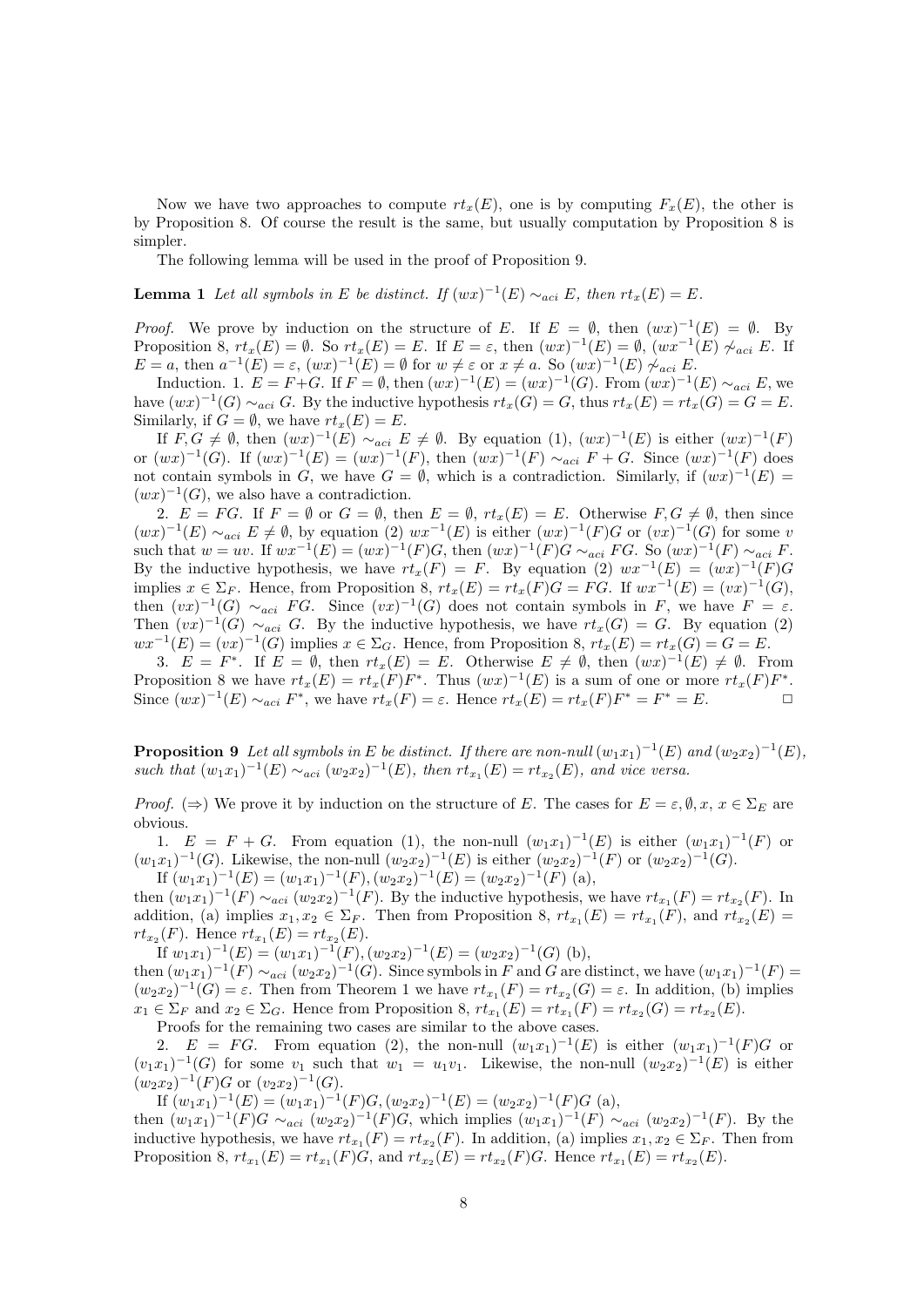If  $(w_1x_1)^{-1}(E) = (w_1x_1)^{-1}(F)G$ ,  $(w_2x_2)^{-1}(E) = (v_2x_2)^{-1}(G)$  (b),

then  $(w_1x_1)^{-1}(F)G \sim_{aci} (v_2x_2)^{-1}(G)$ . Since  $(v_2x_2)^{-1}(G)$  does not contain symbols in *F*, we have  $(w_1x_1)^{-1}(F) = \varepsilon$ , and  $G \sim_{aci} (v_2x_2)^{-1}(G)$ . Since  $(w_1x_1)^{-1}(F) = \varepsilon$ , from Theorem 1 we have  $rt_{x_1}(F) = \varepsilon$ . By Lemma 1 *G*  $\sim_{aci} (v_2x_2)^{-1}(G)$  implies  $rt_{x_2}(G) = G$ . In addition, (b) implies  $x_1 \in \Sigma_F$  and  $x_2 \in \Sigma_G$ . Hence  $rt_{x_1}(E) = rt_{x_1}(F)G = G = rt_{x_2}(G) = rt_{x_2}(E)$ .

Proofs for the remaining two cases are similar to the above cases.

3.  $E = F^*$ . Since  $(w_1x_1)^{-1}(E) \sim_{aci} (w_2x_2)^{-1}(E)$ , by Corollary 1 we have  $rt_{x_1}(E) \sim_{aci} rt_{x_2}(E)$ . By Proposition 8  $rt_{x_1}(E) = rt_{x_1}(F)F^*$ ,  $rt_{x_2}(E) = rt_{x_2}(F)F^*$ . So  $rt_{x_1}(F) \sim_{aci} rt_{x_2}(F)$ , which implies there are  $(u_1x_1)^{-1}(F), (u_2x_2)^{-1}(F) \neq \emptyset$ , such that  $(u_1x_1)^{-1}(F) \sim_{aci} (u_2x_2)^{-1}(F)$ . Then from the inductive hypothesis, we have  $rt_{x_1}(F) = rt_{x_2}(F)$ . Hence  $rt_{x_1}(E) = rt_{x_1}(F)F^* = rt_{x_2}(E)$ .

 $(\Leftarrow)$  This is obvious from Corollary 1.

**Corollary 2** Let all symbols in E be distinct. If  $rt_{x_1}(E) \sim_{aci} rt_{x_2}(E)$ , then  $rt_{x_1}(E) = rt_{x_2}(E)$ .

**Remark 1**. From the previous discussions, it is clear that  $rt_x(E)$ 's are 'atomic' building blocks, in the following meanings. (1) Each non-null  $(wx)^{-1}(E)$  is uniquely decomposed into a sum of  $rt_x(E)$ , that is,  $(wx)^{-1}(E) = \sum rt_x(E)$ . (2)  $rt_x(E)$  and  $rt_y(E)$  are either identical, or not equivalent modulo  $∼_{aci}$ , if  $x ≠ y$ .

## **4 Concluding remarks**

The paper proposed a characterization of the structure of derivatives and proved several properties of derivatives for an expression with distinct symbols. Base on this, it gave a representative of derivatives and presented a simpler proof of the fact that the equation automaton is a quotient of the position automaton.

We believe that the characterization of derivatives given in the paper is a useful technique for relevant researches.

The results can have many applications. One example is the correction of Ilie and Yu's simplified proof of the relation between the equation and position automata [8]. Champarnaud and Ziadi [5] proved that the equation automaton [1] is a quotient of the position automaton. Ilie and Yu [8] presented a simplified proof, which relies only on the work of Berry and Sethi [2]. The central issue to use Ilie and Yu's approach is to find a unique representative for  $(wx)^{-1}(\overline{E})$ . However, the proof given by Ilie and Yu actually fails to find the correct representatives. Thus the proof is incorrect. This may partly reflects the difficulty of finding the representatives. On the other hand, by the results presented in the paper, the representatives are obtained immediately.

## **References**

- [1] V. Antimirov. Partial derivatives of regular expressions and finite automaton constructions. Theoretical Computer Science 155 (1996) 291–319.
- [2] G. Berry, R. Sethi, From regular expressions to deterministic automata, Theoretical Computer Science 48 (1986) 117–126.
- [3] A. Bruggemann-Klein, Regular expressions into finite automata, Theoretical Computer Science 120 (1993) 197–213.
- [4] J. A. Brzozowski, Derivatives of regular expressions, J. ACM 11(4):481–494, 1964.
- [5] J.-M. Champarnaud, D. Ziadi, Canonical derivatives, partial derivatives and finite automaton constructions, Theoretical Computer Science 289 (2002) 137–163.